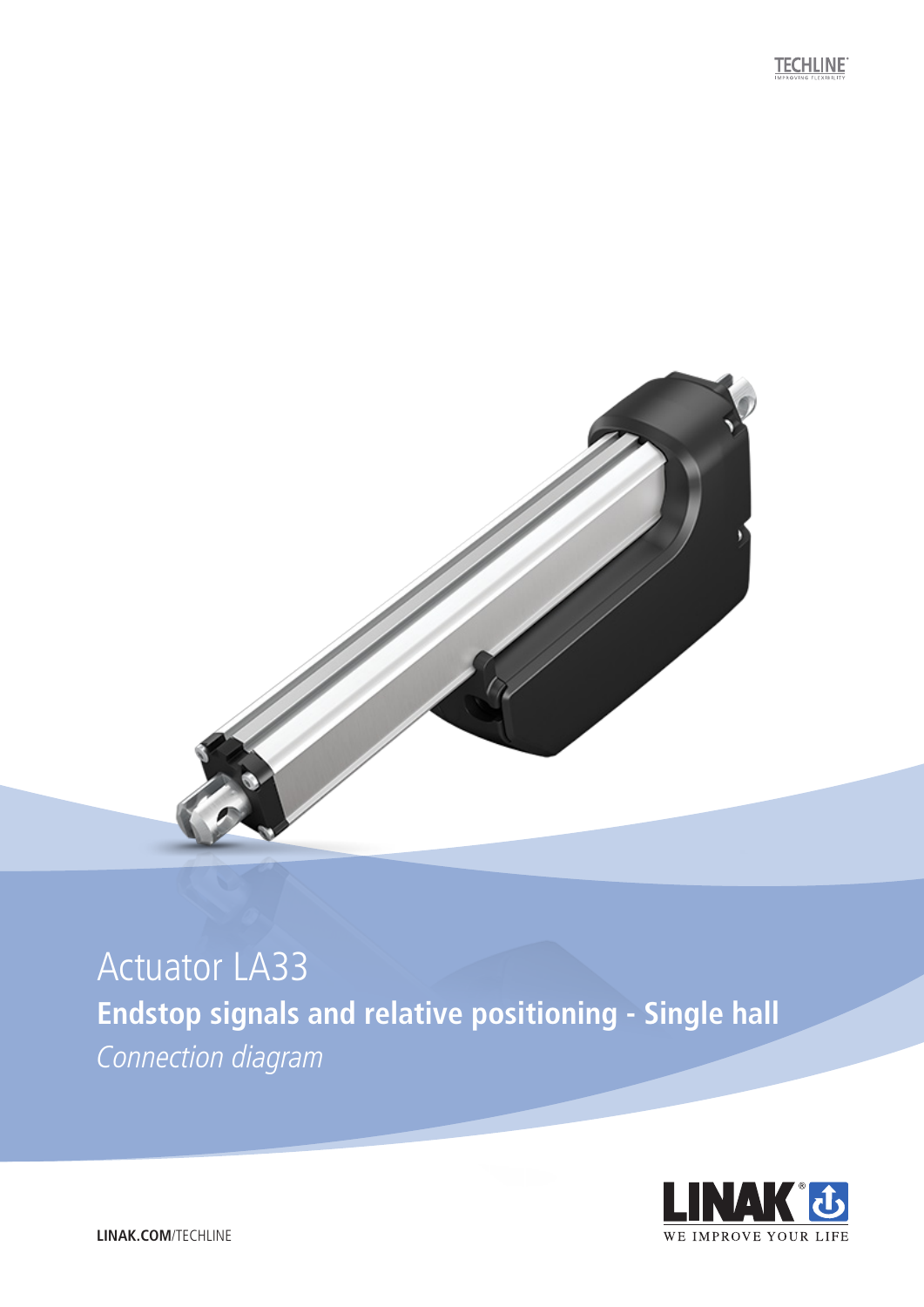# Connection diagram

### 33XXXXXXXX0KXXXX=XXXX1XXXXXXXX



\*YELLOW/GREEN: Endstop signals out are NOT potential free (see specifications on next page)

 $\widehat{\mathbf{j}}$ 

**Tip:** If you wish to use the endstop signals, you will have to keep power on the brown, blue, red and black wires, otherwise the signal will be lost.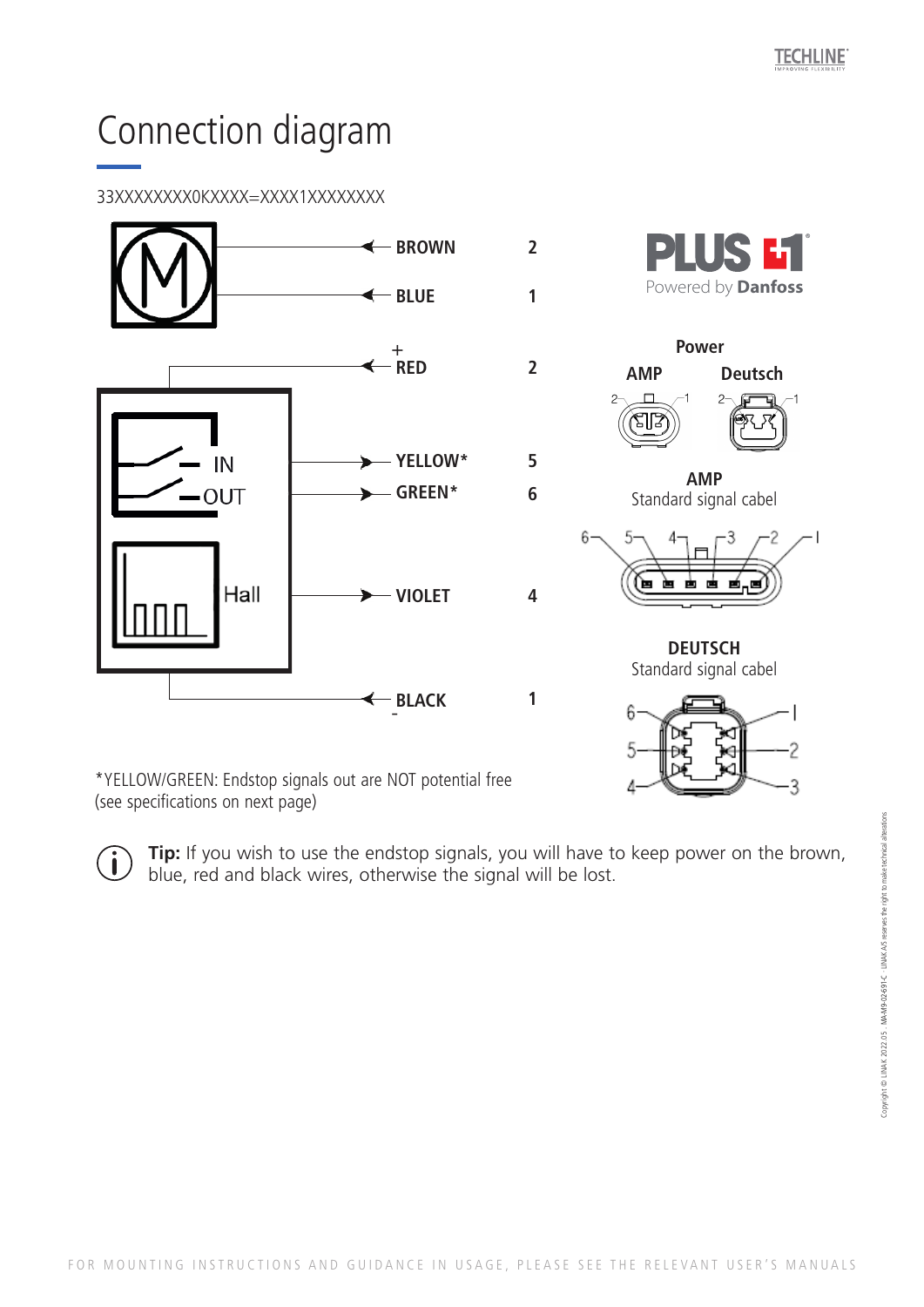# I/O Specifications and relative positions

| Input/Output | Specification                                                                                                                                                                                                                                                                                                                                    | <b>Comments</b>                                                                                                                                                                                                                    |
|--------------|--------------------------------------------------------------------------------------------------------------------------------------------------------------------------------------------------------------------------------------------------------------------------------------------------------------------------------------------------|------------------------------------------------------------------------------------------------------------------------------------------------------------------------------------------------------------------------------------|
| Description  | The actuator can be equipped with Single hall that<br>gives a relative<br>positioning feedback signal when the actuator moves.                                                                                                                                                                                                                   | Hall                                                                                                                                                                                                                               |
| <b>Brown</b> | 12 or 24 VDC $(+/-)$<br>$12 V \pm 20 \%$<br>$24 V \pm 10 \%$<br>Under normal conditions:<br>12 V, max. 13 A depending on load<br>24 V, max. 9 A depending on load                                                                                                                                                                                | To extend actuator:<br>Connect Brown to positive<br>To retract actuator:<br>Connect Brown to negative                                                                                                                              |
| Blue         |                                                                                                                                                                                                                                                                                                                                                  | To extend actuator:<br>Connect Blue to negative<br>To retract actuator:<br>Connect Blue to positive                                                                                                                                |
| Red          | Signal power supply $(+)$ 12-24 VDC                                                                                                                                                                                                                                                                                                              | Current consumption:<br>Max. 40 mA, also when the                                                                                                                                                                                  |
| <b>Black</b> | Signal power supply GND (-)                                                                                                                                                                                                                                                                                                                      | actuator is not running                                                                                                                                                                                                            |
| Green        | Endstop signal out                                                                                                                                                                                                                                                                                                                               | Output voltage min. V <sub>IN</sub> - 2 V<br>Source current max, 100 mA                                                                                                                                                            |
| Yellow       | Endstop signal in                                                                                                                                                                                                                                                                                                                                | NOT potential free                                                                                                                                                                                                                 |
| Violet       | Single Hall output (PNP)<br>Movement per Single Hall pulse:<br>33090: Actuator = $0.3$ mm per count<br>33150: Actuator = $0.5$ mm per count<br>33200: Actuator = $1.1$ mm per count<br>Frequency:<br>Frequency is up to 125 Hz on Single Hall output<br>depending on load and spindle.<br>Overvoltage on the motor can result in shorter pulses. | Output voltage min. V <sub>IN</sub> - 2 V<br>Max. current output: 12 mA<br>Max. 680 nF<br>N.B. For more precise<br>measurements,<br>please contact LINAK A/S.<br>Low frequency with a high load.<br>Higher frequency with no load. |
|              | Single hall output:<br>Input:                                                                                                                                                                                                                                                                                                                    |                                                                                                                                                                                                                                    |
|              | Hall A<br>Micro -<br>Processor<br>Hall B                                                                                                                                                                                                                                                                                                         |                                                                                                                                                                                                                                    |
| White        | Not to be connected                                                                                                                                                                                                                                                                                                                              |                                                                                                                                                                                                                                    |